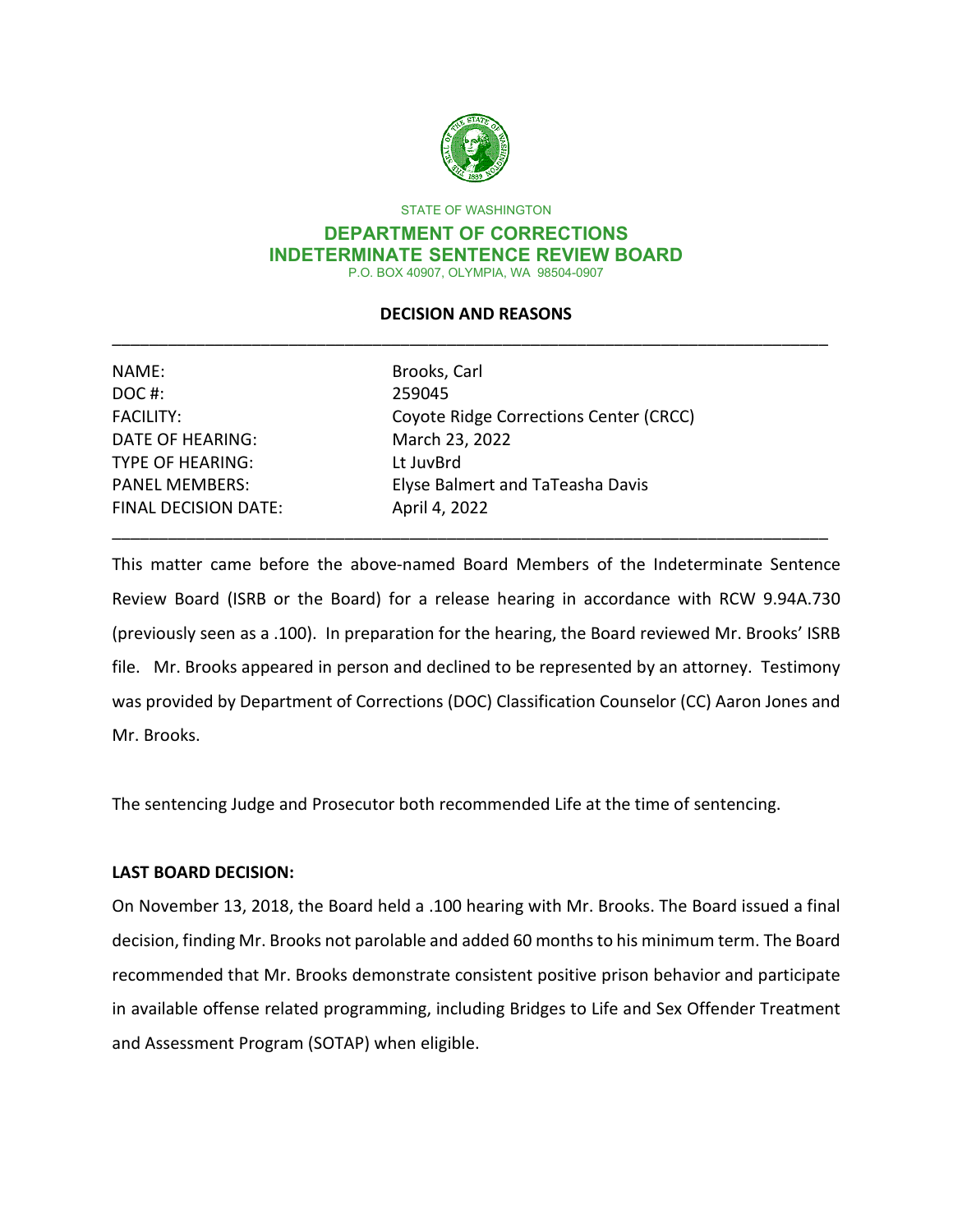#### **CURRENT BOARD DECISION:**

Based on the burden of proof set out in RCW 9.94A.730 and the totality of evidence and information provided to the Board, the Board does find by a preponderance of the evidence that Mr. Brooks is more likely than not to commit any new criminal law violations if released on conditions. Consequently, the Board finds Mr. Brooks not releasable. Mr. Brooks can re-submit a petition for a release hearing in sixty months.

#### **NEXT ACTION**:

Schedule .100 Hearing on the next available Docket.

#### **REASONS FOR DECISION:**

This was a deferred decision following a full Board discussion using a structured decision-making framework that takes into consideration: the statistical estimate of risk, criminal history, parole/release history, ability to control behavior, responsivity to programming, demonstrated offender change, release planning, discordant information, and other case specific factors. Based on the requirements of RCW 9.94A.730 the Board finds Mr. Brooks is more likely than not to commit a new crime if released with conditions that are designed to help better prepare him for a successful re-entry into society. Mr. Brooks is determined to be not releasable based on the following:

- **Dr. Richel's psychological evaluation noted the following:**
	- o **He refused to participate in the clinical interview. The impressions reported to Dr. Richel were that Mr. Brooks was cognitively capable but was paranoid and overly fixated on controlling details/words in the consent form. He left the meeting and called the State Patrol claiming the ISRB kidnapped him.**
	- o **His psychological assessment and actuarial tools indicate an Integrative Final Risk Judgement – High Risk for Violence Related Recidivism.**
	- o **Assessments PCL-R High, VRAG High, HCR2-v3 High, SAPROF Low.**
- **End of Sentence Review Committee (ESRC) Level 3 aggravated from Level 2 based on pattern of behavior that increases risk of offense, deviant sexual preoccupation, and acting out during incarceration.**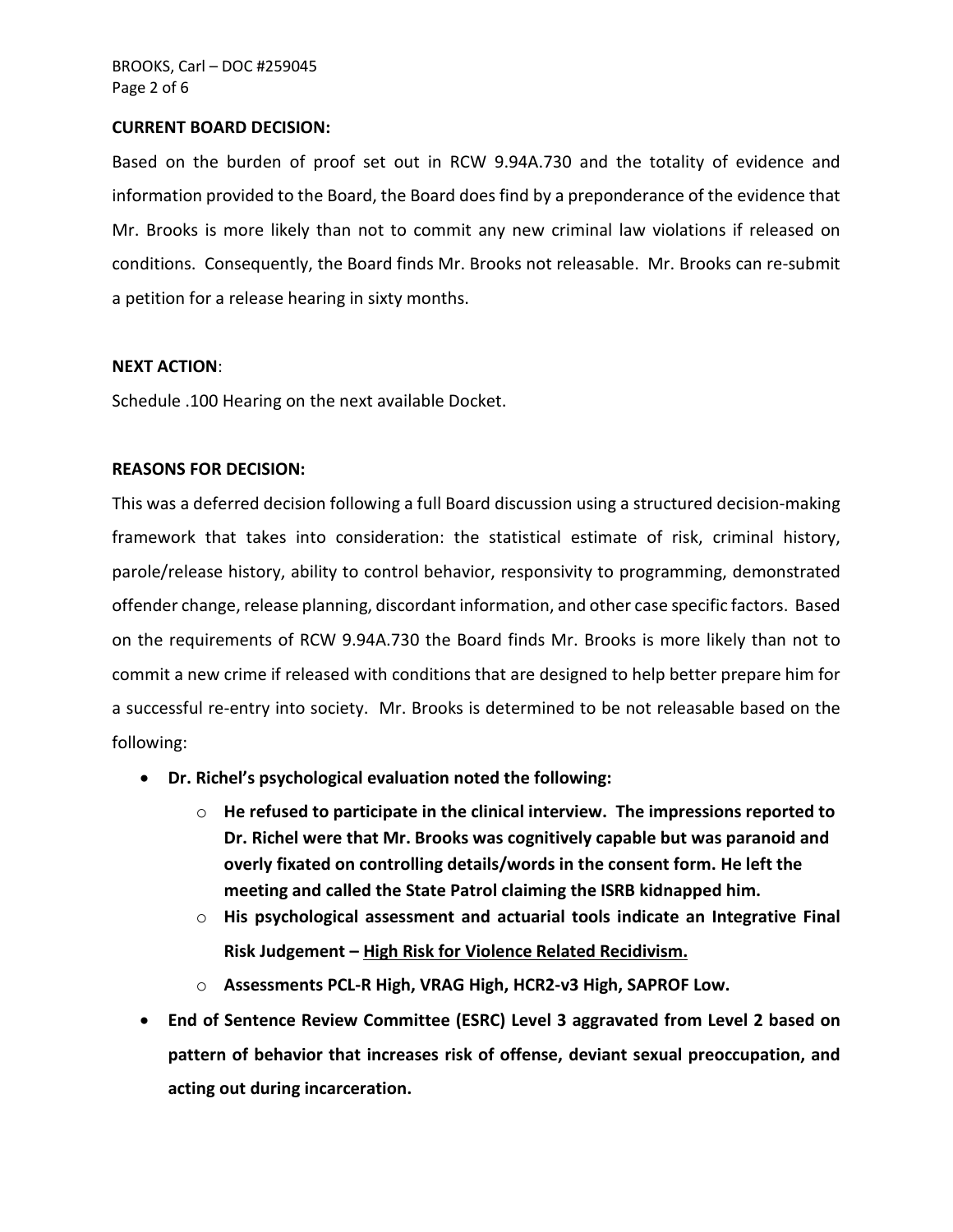#### BROOKS, Carl – DOC #259045 Page 3 of 6

• **He has not completed any programming to mitigate his risk to the community, therefore making him more likely to commit another offense despite Conditions of release.**

#### **RECOMMENDATIONS:**

Mr. Brooks should continue with his positive behavior and access any programming available to him to mitigate his risk of sexually reoffending such as Sex Offender Treatment and Assessment Program (SOTAP).

#### **JURISDICTION:**

RCW 9.94A.730, enacted in 2014, allows offenders who were under the age of 18 when they committed their crime(s) and were sentenced as adults to petition the Board for consideration of early release consideration after serving no less than 20 years of total confinement. Mr. Brooks' petition resulted in the hearing on this date.

Carl Brooks is under the jurisdiction of the Board on a May 23, 1978 conviction in King County Cause #184744 for Kidnapping in the First-Degree count III. The time start is September 20, 1991. The minimum term was set at 25 years from a Sentencing Reform Act (SRA) range of 75 to 92 months. The statutory maximum term is Life. Mr. Brooks has served approximately 366 months in prison and 0 days of jail time to date.

**Note:** King County Cause #84744 is broken down into four separate offense blocks, all to be served consecutively. On May 19, 1978, Mr. Brooks began serving confinement on the first offense block comprised of: Count I – Robbery First Degree While Armed, Count V-Assault First While Armed, Count VI – Robbery in the First Degree While Armed, Count VII – Robbery in the First Degree While Armed, and Count VIII – Burglary in the First Degree While Armed. The minimum term on Counts I, V, and VI, were set at 20 years (240 months), 122 months on Count VII, and 95 months on Count VIII, to be served concurrently with each other. Mr. Brooks was "paroled" from these counts to begin serving on the current offense on September 20, 1991.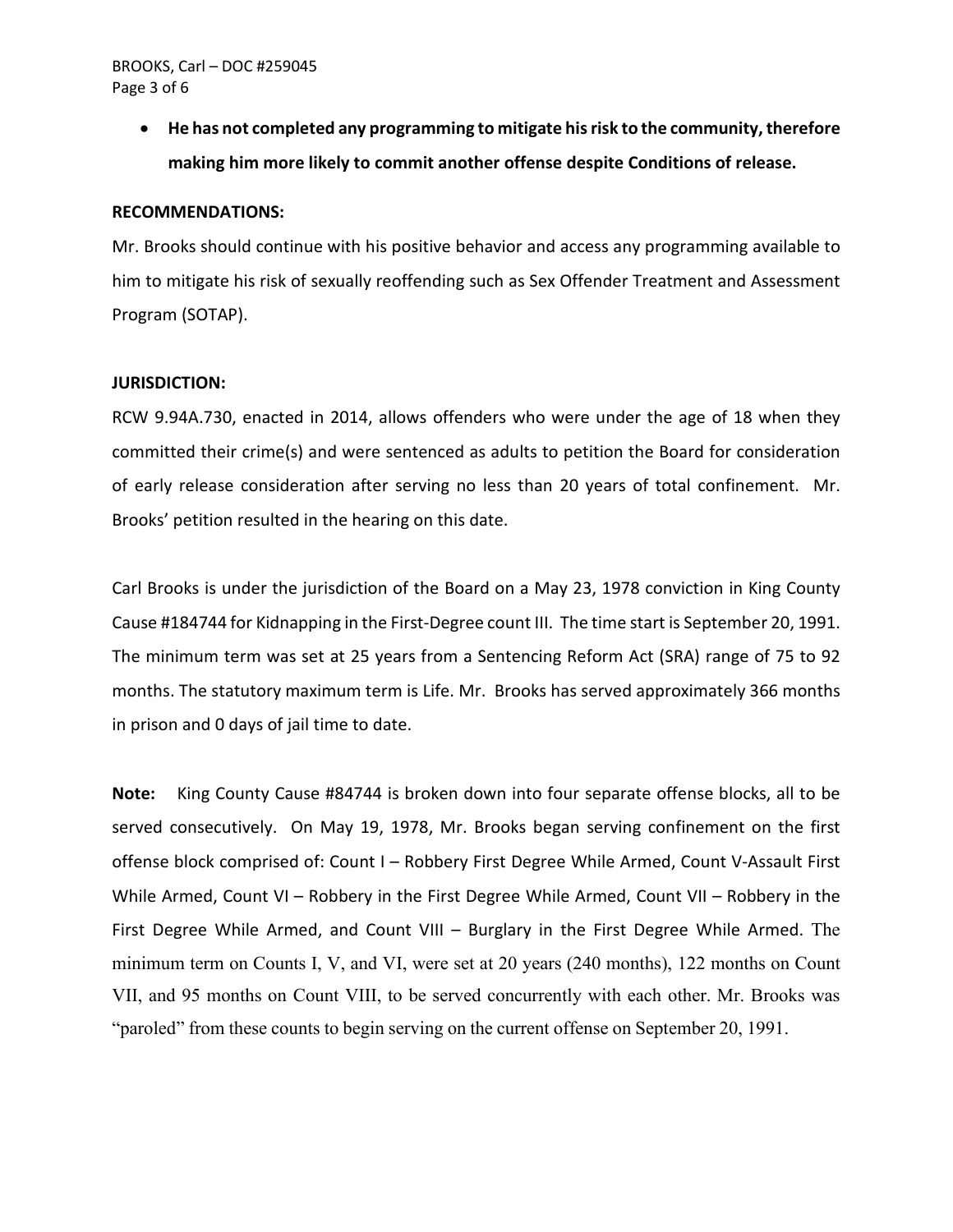BROOKS, Carl – DOC #259045 Page 4 of 6

Count II, Rape in the First Degree will run consecutive to Count III. Count IV, Murder in the Second Degree will run consecutive to Count II.

#### **OFFENSE DESCRIPTION:**

File materials describe the underlying offenses as follows: Counts I, II and Ill - The victims of the Robbery in the First Degree were a woman and her 7-year-old son who were returning to their home after shopping. Mr. Brooks (age 17) and his crime partner (age 19) ordered the woman to drive around while he went through her purse, throwing the contents out the window. She was then ordered to drive them to a park where Mr. Brooks drug her from the car, raped her at gunpoint, and then drug her back to the car where his partner raped her. After forcing her to drive around, she and her son were placed on the floor in the back seat of the car and covered up with a coat. They were both finally put in the trunk and left. A passerby heard them yelling and opened the trunk.

Counts IV and V involved an older husband and wife returning home after an evening out. The man was a retired law enforcement officer who had a gun. After retrieving a coat from the car, he saw that Mr. Brooks had grabbed his wife and was holding a gun to her. Mr. Brooks opened fire and a gunfight ensued until both were out of ammunition. Mr. Brooks then fled the scene. During this time the man was shot in the chest, and his wife was killed. Later testing showed that it was bullets fired from the husband's gun that killed his wife. The records describe that Mr. Brooks was using the wife as a shield. The man was in critical condition for some time but lived. Count VI occurred January 29, 1978, only three hours after the previously described horrific shooting. Mr. Brooks and his crime partner carjacked a woman and forced her to drive them around, while trying to steal the transaction number for her bank card. Mr. Brooks stole her jewelry and \$4.00 she had in her purse and she was eventually let go.

Counts VII and VIII occurred on January 30, 1978, when a woman returned to her home to find Mr. Brooks in her residence. He held a gun to her head and demanded credit cards and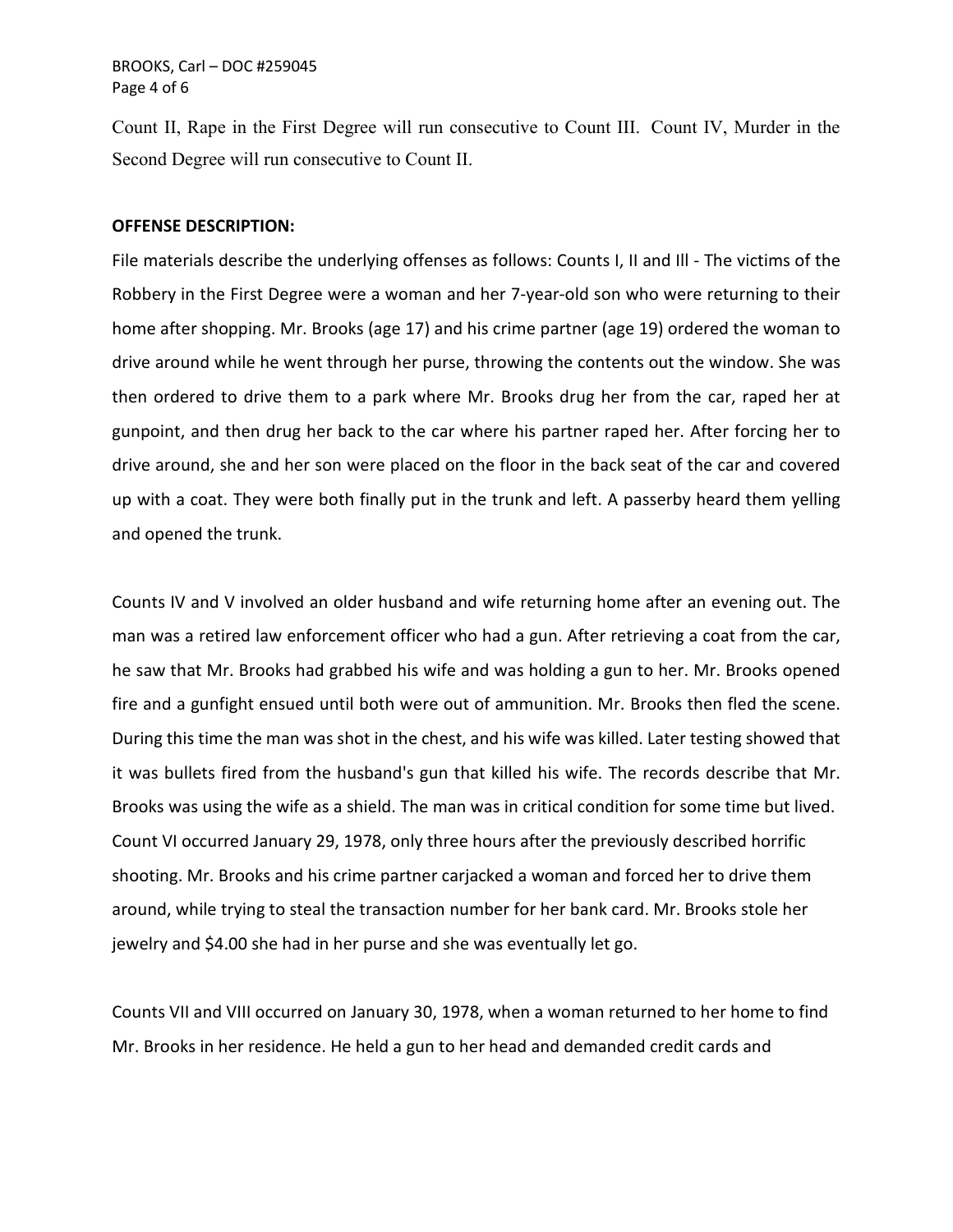BROOKS, Carl – DOC #259045 Page 5 of 6

transaction numbers. He assaulted and kicked her in the head then tied her up with electrical cords. No crime partner was involved in this offense.

#### **PRIOR RISK RELATED/ CRIMINAL CONDUCT:**

Mr. Brooks' juvenile criminal history includes the following: Strong Armed Robbery in 1973, Larceny in 1974, Assault and loitering in 1975, Assault Third degree and Burglary in 1976 and Auto Theft in 1977. He was remanded from Juvenile to Adult Court for the current convictions.

#### **PROGRESS/BEHAVIOR:**

CC Jones programming (vocation/education and offender change). Mr. Brooks has asked to participate in reentry programs and has a referral for Thinking for Change but has yet to begin the courses. Mr. Brooks has incurred serious infractions, one positive, seven negative and five neutral behavior observations. CC Jones reports he is doing okay on the Unit. He is employed as a Unit Porter and receives favorable reviews from his supervisors.

Mr. Brooks agrees with the facts of his crimes although he reports he is challenging the sexual motivation part of his conviction with the State Supreme Court. He said that due to court action he is not willing to attend SOTAP. When describing his offense, he blamed his co-defendant and said he thought that they were only going to commit a robbery. Mr. Brooks believes that the codefendant told the victim to perform oral sex on him. He says he was peer pressured into committing the crime. Mr. Brooks was asked why he was unwilling to participate in his psychological evaluation, and he denied being offered the opportunity despite Dr. Richel's report documenting to the contrary. He says he spends his days working on his legal items and working.

EB:nt April 4, 2022

cc: CRCC File